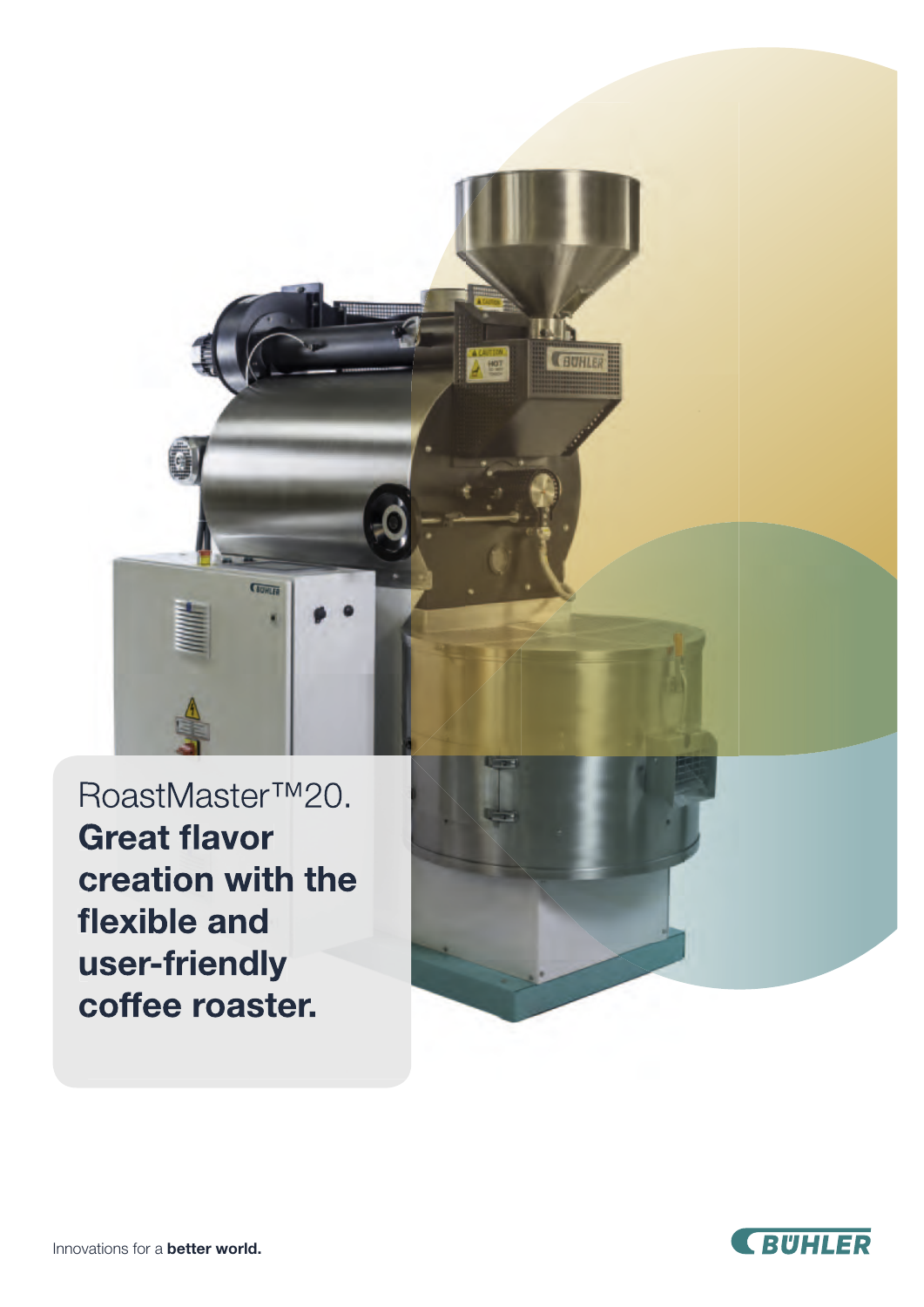## RoastMaster™20. Turn the full green bean potential into your roast flavor signature.

It is a long way from green beans to a delightful cup of coffee. The RoastMaster™20 empowers you all the way in creating optimized roasting profiles for superb flavor generation. Let yourself be inspired to new coffee horizons.



State-of-the-art technology and a PLC control system offer user-friendly and flexible coffee roasting. A wide variety of green coffee characteristics and blends can be processed to high-class coffee products.

The RoastMaster™20 by Bühler offers exactly what start-up businesses and small-scale industrial operations require to produce top-quality coffee. The capacity ranges up to 70 kg of green beans per hour. Hot air is the best choice to ensure a uniform roast. All hot air passes through the rotating drum and transfers its heat directly to the beans in a homogeneous way. This hot air pathway ensures a high proportion of convective heat transfer rather than to heat the drum from below. No matter at which stage of the process, the variable drum speed and the sophisticated interior design of the roasting chamber deliver an optimal bean distribution and an efficient interaction of the beans with the air. Silverskins are separated in the cyclone. The compact drum roaster is equipped with separate heating and cooling fans which allow to roast and cool at the same time. An innovative and easy-to-use PLC control system ensures quality consistency during production but also leaves room for manual intervention to steer the processing when necessary.

#### Bühler – bringing coffee flavor sensations to life.

#### RoastMaster™20. Process flexibility for your flavor signature.

Each coffee variety is unique by nature and requires individual roasting conditions to transform the full intrinsic flavor potential into great flavor. The RoastMaster™20 is equipped with a fully variable burner for flexible energy input. The frequency converter on the main fan allows for variable speed and optimized air-to-bean-ratio during the different stages of the process. Regardless wether you prefer traditional or non-conventional profiles, the sophisticated multistep process control software inspires profile roasting for best flavor generation.

#### Data management and next generation connectivity.

The future-safe concept includes an easy-to-use PLC control system with integrated touch panel, recipe management, online trend monitoring, batch report creation and safety features. Moreover the easy data export via USB port, online data transfer to external third party process monitoring software and remote HMI visualization and process control ensure quality consistency during production.

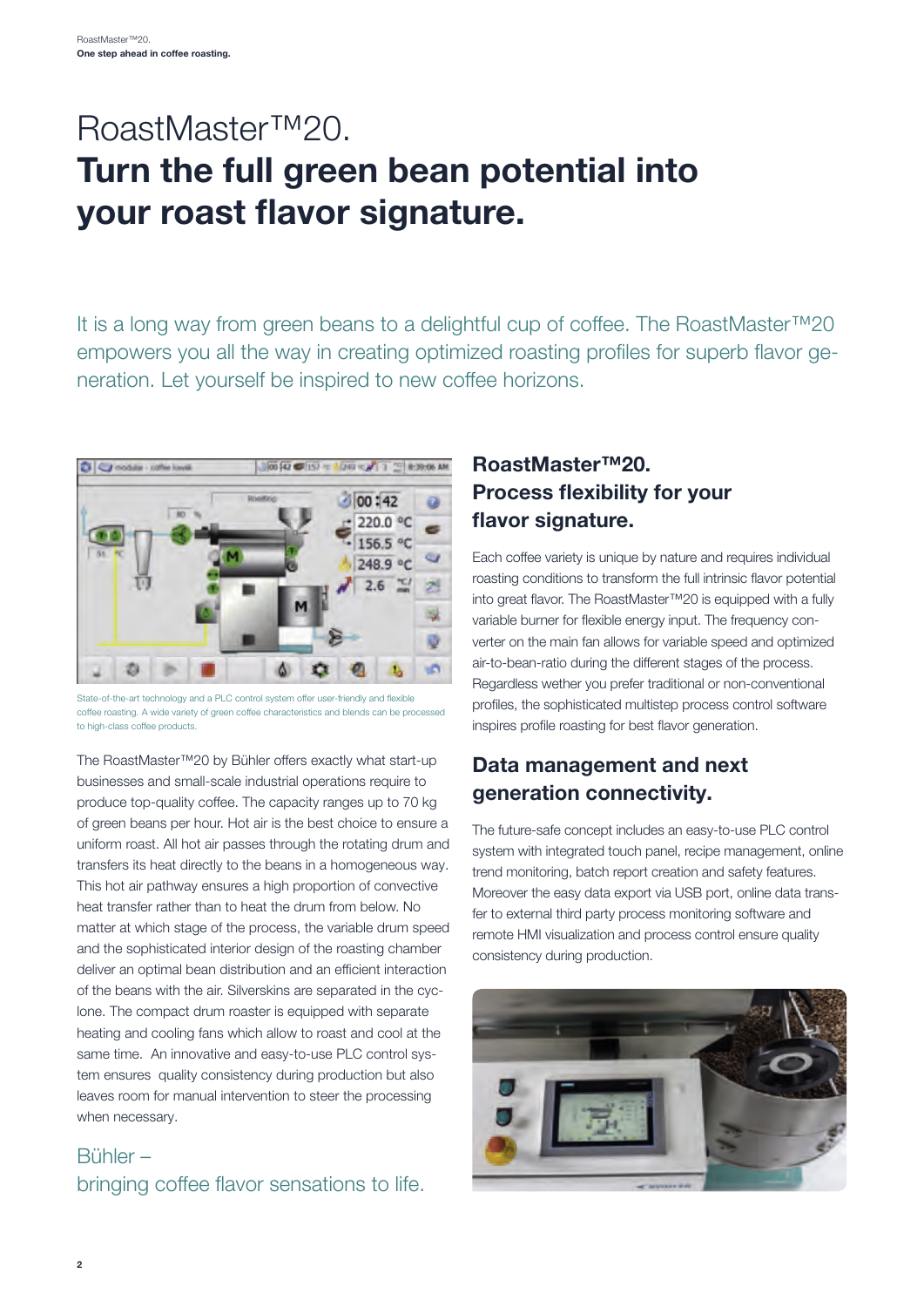

The sophisticated proven drum roasting technology in combination with latest process control results in roasted beans of highest quality with a homogeneous degree of roast from the surface to the core of every single bean.









Technical data and dimensions. A: 2061 mm, **B:** 1568 mm, C: 2135 mm Weight: 840 kg, Capacity: up to 70 kg/h